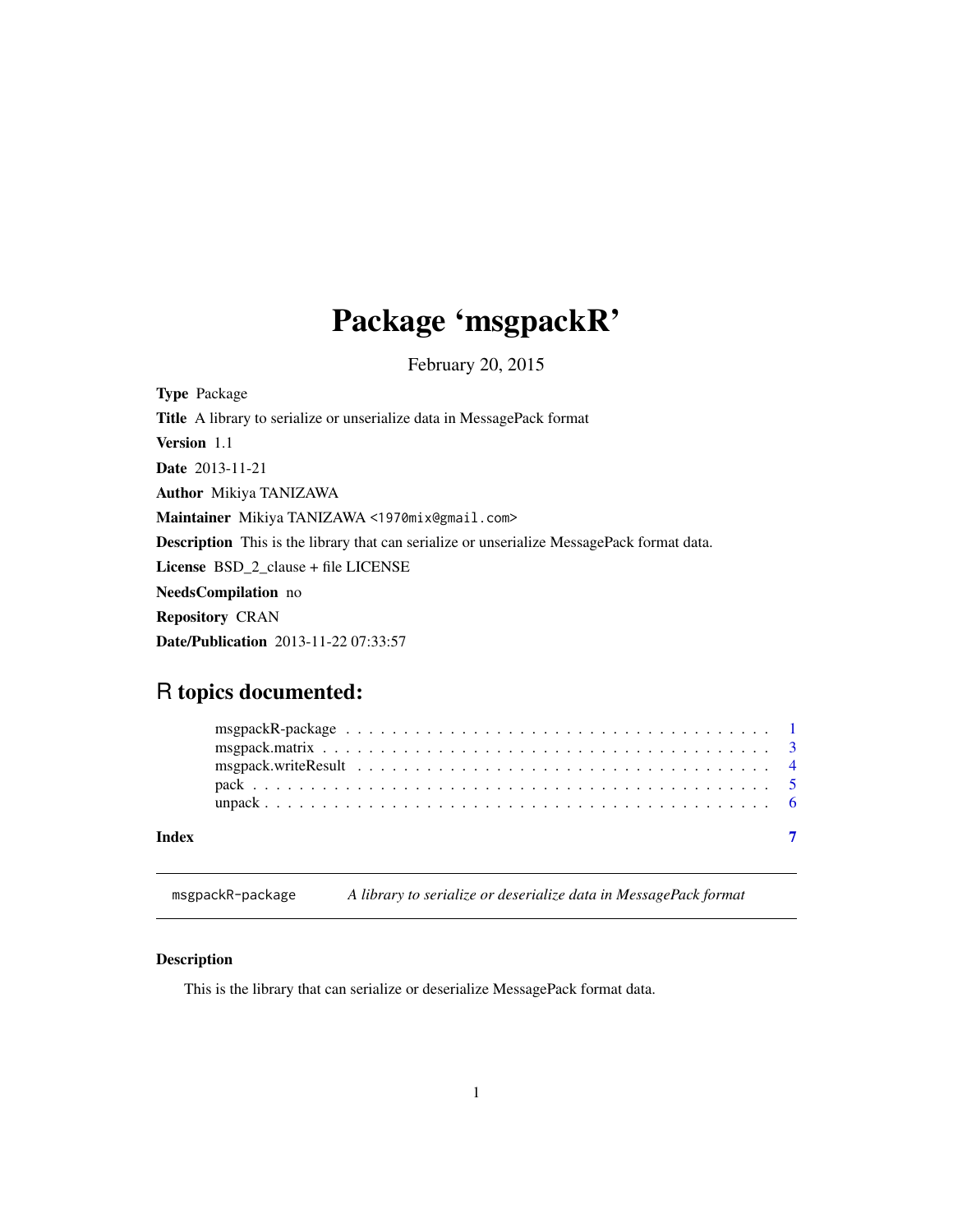## <span id="page-1-0"></span>Details

| Package: | MessagePack for R           |
|----------|-----------------------------|
| Type:    | Package                     |
| Version: | 1.1                         |
| Date:    | 2013-11-21                  |
| License: | BSD 2 clause + file LICENSE |

## Author(s)

Mikiya TANIZAWA <1970mix@gmail.com>

## References

<http://msgpack.org/>

## See Also

[pack](#page-4-1), [unpack](#page-5-1), [msgpack.writeResult](#page-3-1), [msgpack.matrix](#page-2-1)

## Examples

```
(data < c(1, 2, 3))#[1] 1 2 3
(d \leq pack(data))#[1] 93 01 02 03
msgpack.writeResult("test.txt", d)
unpack("test.txt") # \le unserialize from binary file
#[1] 1 2 3
unpack(d) # \le unserialize from binary bits
#[1] 1 2 3
# example to serialize {"compact":true}, which appears at http://msgpack.org/.
sample <- TRUE
names(sample) <- c("compact")
sample
#compact
# TRUE
pack(sample)
#[1] 81 a7 63 6f 6d 70 61 63 74 c3
# Positive FixNum
a < - 100pack(a)
#[1] 64
unpack(pack(a))
#[1] 100
```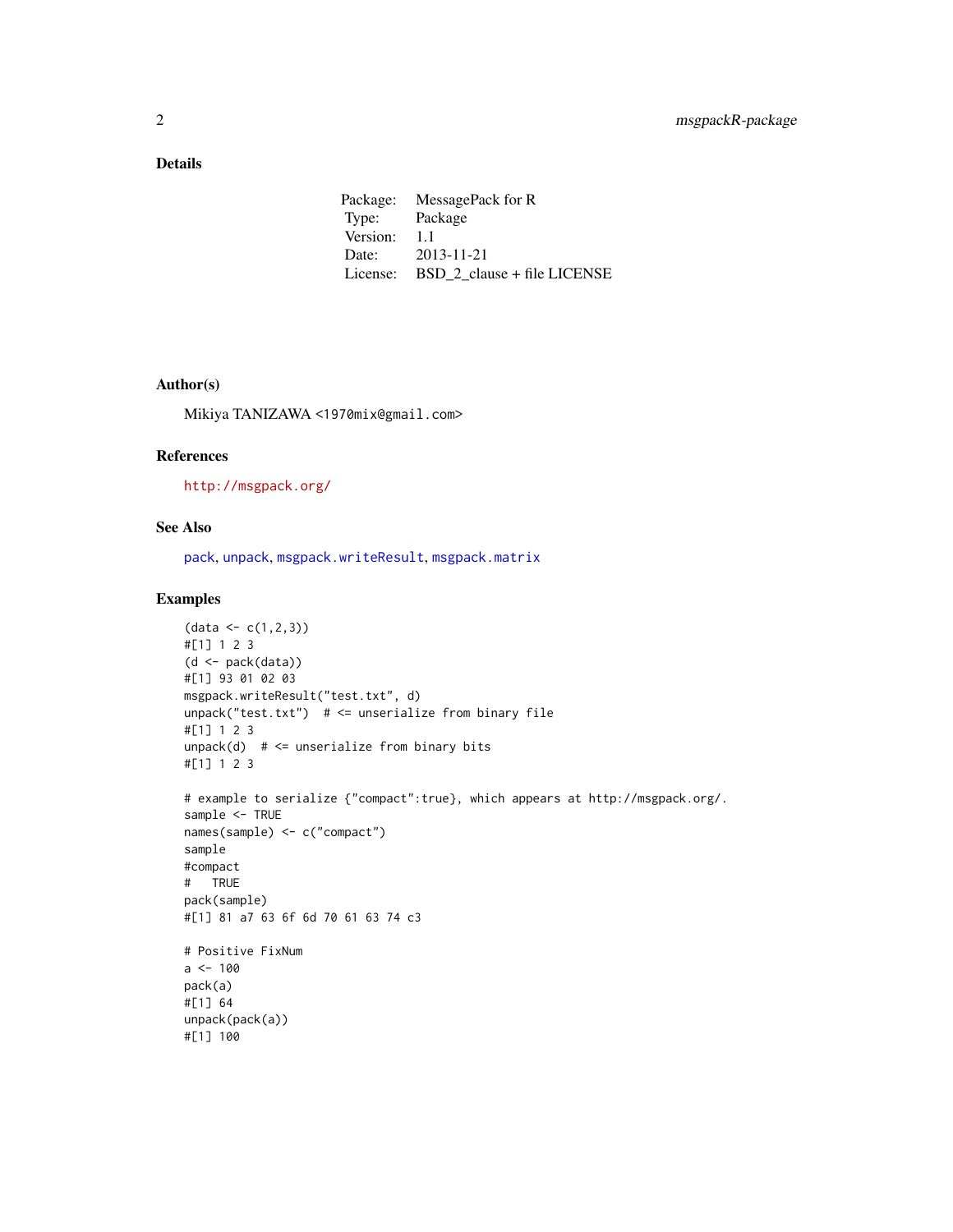## <span id="page-2-0"></span>msgpack.matrix 3

```
# uint16
a \le -2^10pack(a)
#[1] cd 04 00
unpack(pack(a))
#[1] 1024
# int16
a \le -2^10pack(a)
#[1] d1 fc 00
unpack(pack(a))
#[1] -1024
# double
a \le -10.1pack(a)
#[1] cb 40 24 33 33 33 33 33 33
unpack(pack(a))
#[1] 10.1
# FixRaw
a <- "sample character"
pack(a)
#[1] b0 73 61 6d 70 6c 65 20 63 68 61 72 61 63 74 65 72
unpack(pack(a))
#[1] "sample character"
```
<span id="page-2-1"></span>msgpack.matrix *transfer list format to matrix format*

## Description

Transfer list format to matrix format

## Usage

```
msgpack.matrix(data)
```
#### Arguments

data a list format data that is made from unpack function

## Value

matrix format data

## Author(s)

Mikiya TANIZAWA <1970mix@gmail.com>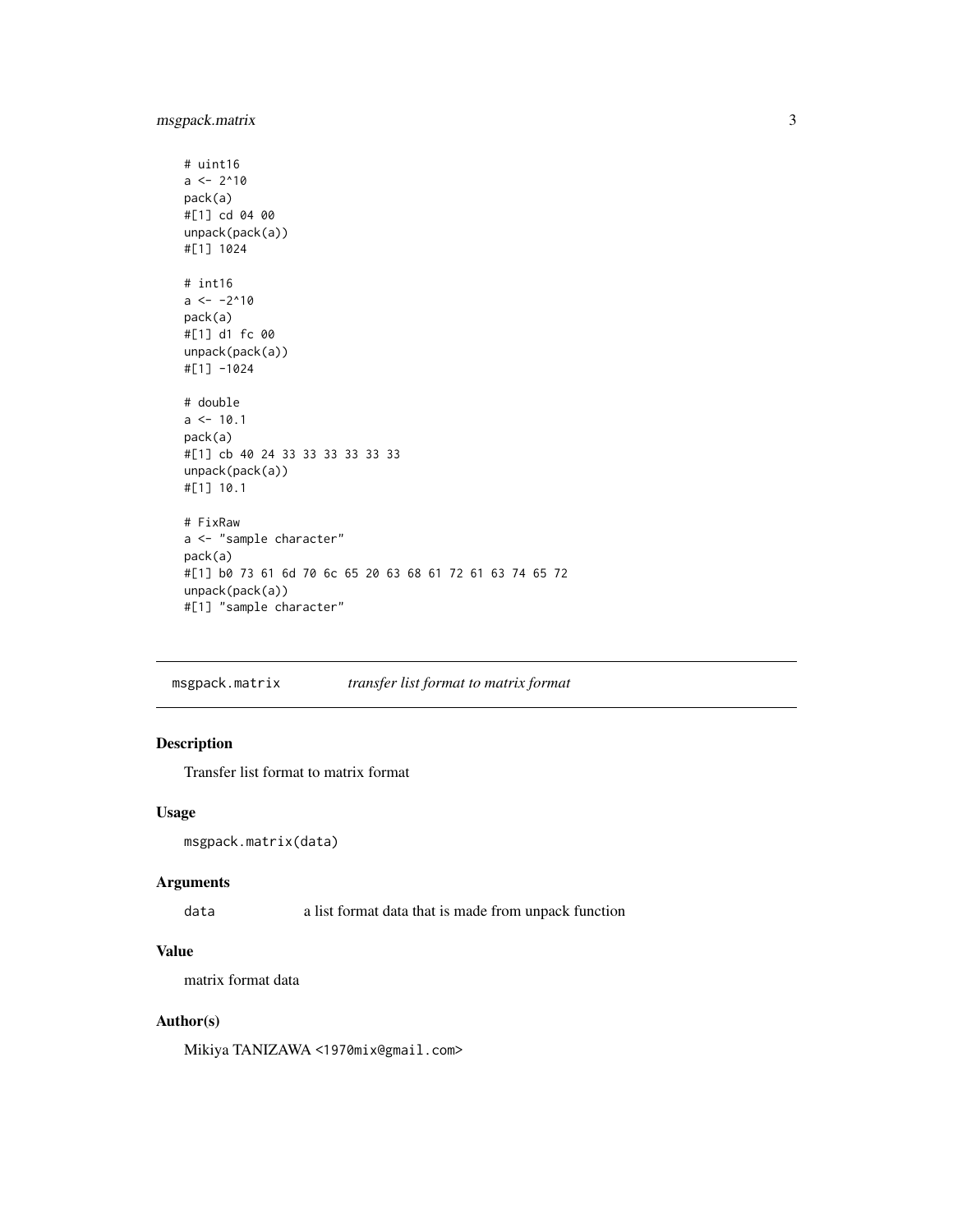#### See Also

[unpack](#page-5-1)

## Examples

```
(mat <- matrix(1:6, 2))
# [,1] [,2] [,3]
#[1,] 1 3 5
#[2,] 2 4 6
(m <- pack(mat))
# [1] 92 93 01 03 05 93 02 04 06
unpack(m)
#[[1]]
#[1] 1 3 5
#
#[[2]]
#[1] 2 4 6
msgpack.matrix(unpack(m))
# [,1] [,2] [,3]
#[1,] 1 3 5
#[2, ] 2 4 6colnames(mat) <- c("A","B","C")
mat
# A B C
#[1,] 1 3 5
#[2,] 2 4 6
(m \le - pack(mat)) # \le if data has colname, serialize to "map"
#[1] 92 83 a1 41 01 a1 42 03 a1 43 05 83 a1 41 02 a1 42 04 a1 43 06
unpack(m)
#[[1]]
#A B C
#1 3 5
#
#[[2]]
#A B C
#2 4 6
msgpack.matrix(unpack(m))
# A B C
#[1,] 1 3 5
#[2,] 2 4 6
```
<span id="page-3-1"></span>msgpack.writeResult *the function to save serialized data to file*

## Description

Save serialized data to file.

<span id="page-3-0"></span>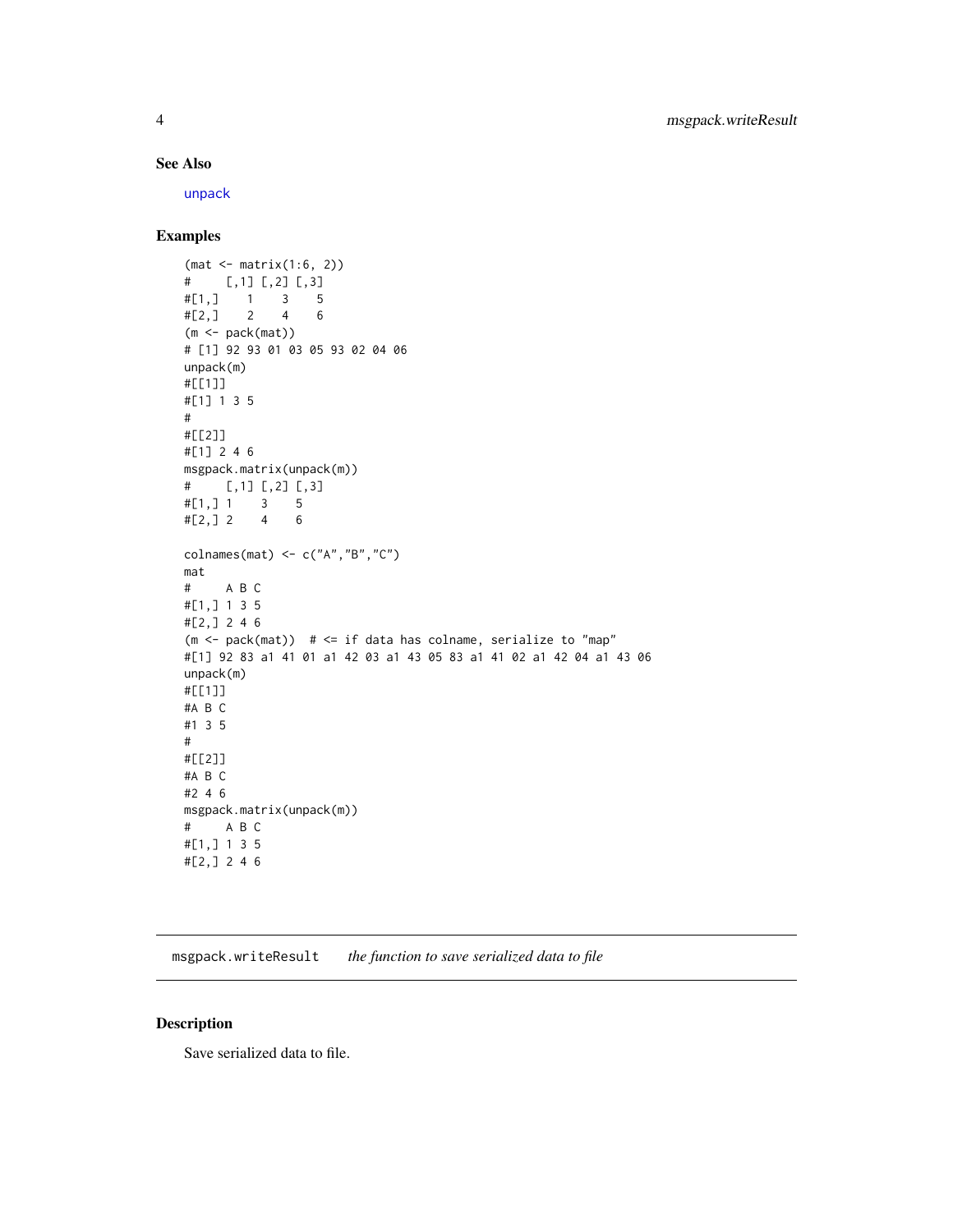#### <span id="page-4-0"></span>pack the state of the state of the state of the state of the state of the state of the state of the state of the state of the state of the state of the state of the state of the state of the state of the state of the state

## Usage

```
msgpack.writeResult(filename, result)
```
## Arguments

| filename | filename that you want to save as     |
|----------|---------------------------------------|
| result   | serialized data that you want to save |

## Author(s)

Mikiya TANIZAWA <1970mix@gmail.com>

## See Also

[pack](#page-4-1)

## Examples

```
(data <- c(1,2,3))
#[1] 1 2 3
(d \leq pack(data))#[1] 93 01 02 03
msgpack.writeResult("test.txt", d)
```
## <span id="page-4-1"></span>pack *serialize data to MessagePack format*

## Description

Serialize data to MessagePack format

#### Usage

pack(data)

## Arguments

data data that you want to serialize, e.g. c(1,2,3)

## Value

serialized data to MessagePack format

## Author(s)

Mikiya TANIZAWA <1970mix@gmail.com>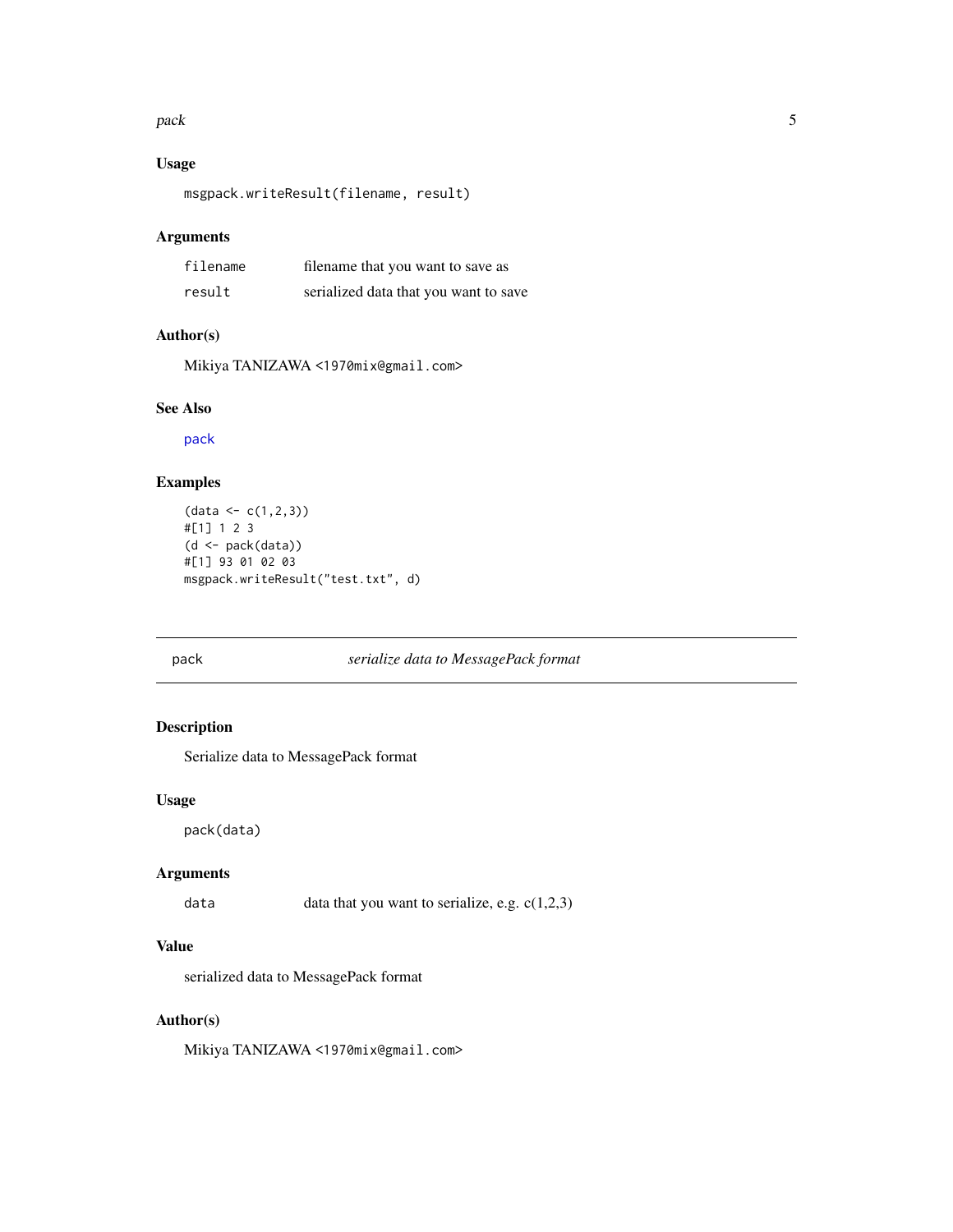## See Also

[unpack](#page-5-1), [msgpack.writeResult](#page-3-1)

## Examples

```
pack(c(1,2,3))
#[1] 93 01 02 03
mat <- matrix(c(1:6), nrow=2); colnames(mat) <- c("A","B","C"); pack(mat);
#[1] 92 83 a1 41 01 a1 42 03 a1 43 05 83 a1 41 02 a1 42 04 a1 43 06
```
<span id="page-5-1"></span>unpack *unserialize MessagePack format data*

## Description

Unserialize MessagePack format data

## Usage

unpack(str)

## Arguments

str str is filename or array of raw data

#### Value

unserialized data from MessagePack format

#### Author(s)

Mikiya TANIZAWA <1970mix@gmail.com>

#### See Also

[pack](#page-4-1), [msgpack.writeResult](#page-3-1)

#### Examples

```
unpack(pack(c(1,2,3)))
#[1] 1 2 3
(data <- c(1,2,3))
#[1] 1 2 3
(d <- pack(data))
#[1] 93 01 02 03
msgpack.writeResult("test.txt", d)
unpack("test.txt") # <= unserialize from binary file
#[1] 1 2 3
unpack(d) # <= unserialize from binary bits
#[1] 1 2 3
```
<span id="page-5-0"></span>